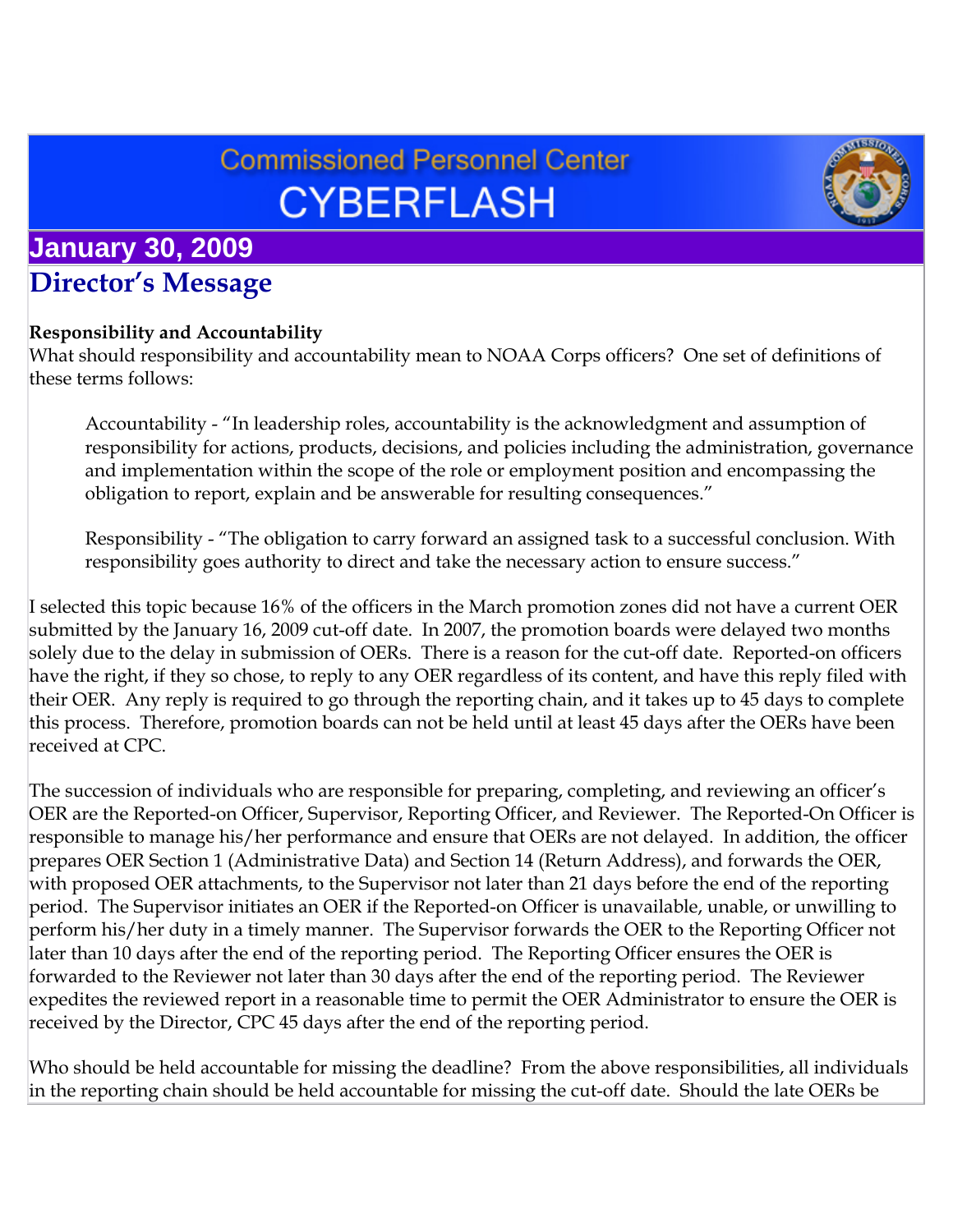accepted? If the late OERs are accepted, the promotion boards will need to be pushed back to a later date creating another long promotion process as experienced in 2007. Is it fair to the 84% of officers whose OERs were submitted by the cut-off date? Responsible officers do what needs to be done, fulfill their obligations, are accountable for their actions, use good judgment and don't let people down. Responsible officers make choices that are right, rather than those that are easy.

As Director of the Commissioned Personnel Center, I am responsible for ensuring the integrity and fairness of the system are maintained for all officers. My decision is to neither delay the March promotion boards nor accept OERs after the cut-off date. However, the Director, NOAA Corps has asked me to find a way to include the late OERs so that the officers with late OER submissions are not adversely affected during the promotion boards. To accept the late submissions without changing the dates of the promotion boards, the Office of General Counsel has advised me that the officers' will need to waive their right to reply to the OERs. I will, however, hold the officers in the rating chain accountable, and will be writing letters to be placed in their OPF regarding their failure to follow established procedure. This will be the last time CPC grants a wavier for missing OER promotion zone deadlines. This will be the last time CPC will accept OERs after the deadline, barring any extenuating circumstances.

The following officer were permanently appointed on January 1, 2009.

TO BE LIEUTENANT (junior grade): Kyle W. Ryan Oliver E. Brown

TO BE ENSIGN: Gregory R. Schweitzer John H. Petersen Benjamin S. Bloss John F. Rossi Charlene R. Felkley Emily M. Rose Matthew M. Forney Patricia E. Raymond Matthew J. Nardi Adam R. Reed Adrienne L. Hopper Ryan A. Wartick

Congratulations to the following officers that were promoted on January 16th.

TO BE LIEUTENANT (junior grade) Megan A. Nadeau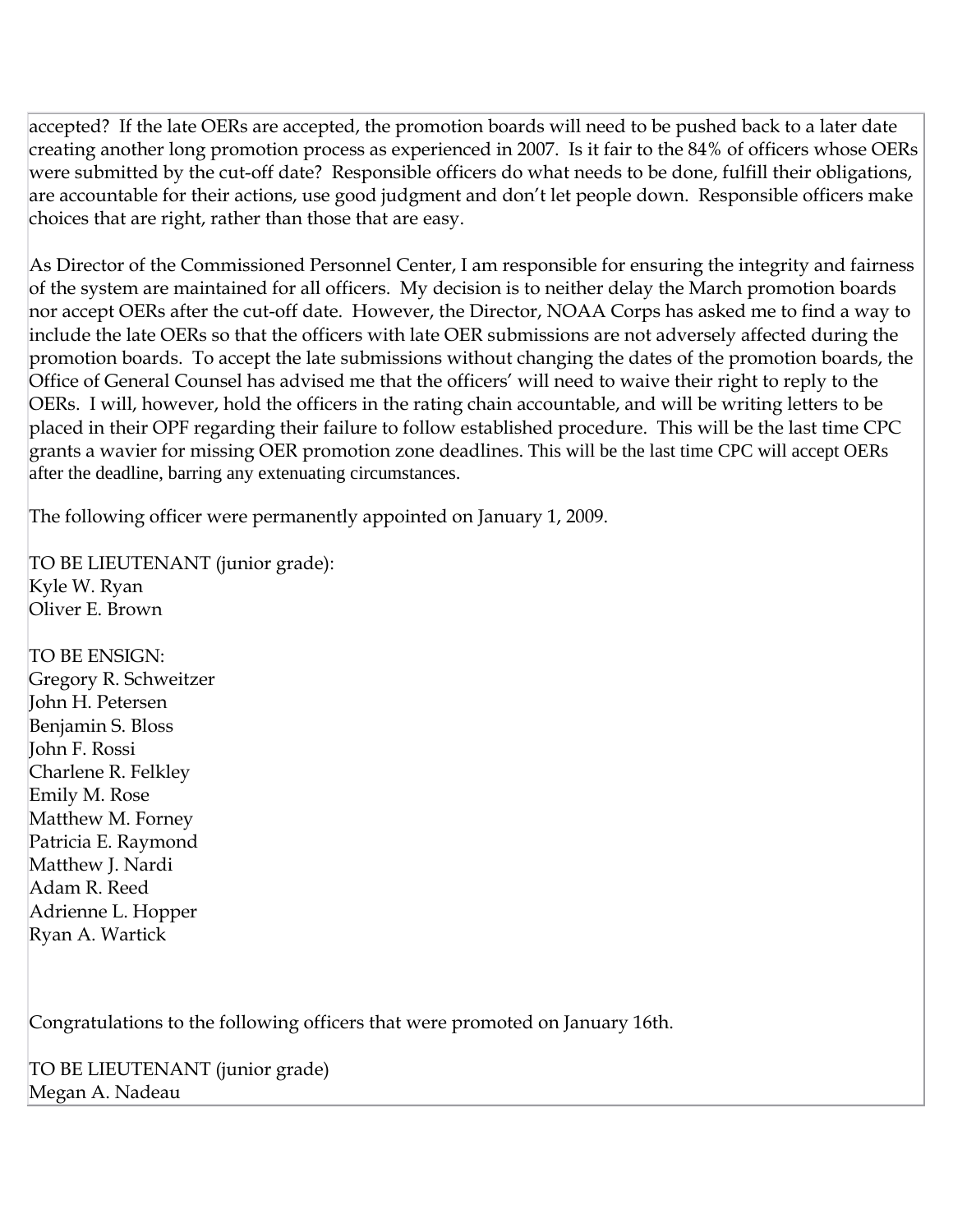Marc E. Weekley Patrick M. Sweeney III

Rayul CSEA

CAPT Raymond C. Slagle, NOAA Director, Commissioned Personnel Center

# **Announcements**

# **CPC Staff Changes**

We've had some changes in staffing recently at CPC. Earlier this week, CDR John Caskey detached from the Commissioned Personnel Center, headed to Hawaii where he will begin his next assignment as Commanding Officer, NOAA Ship *Hi'ialakai*. LCDR Jeremy Adams has assumed the duties of Acting Chief, Officer Career Management Division until CDR Jon Swallow reports in April.

LCDR Adams can be reached at 301-713-7694.

In addition, CDR Weaver completed his LCDP assignment as Acting Chief, Officer Personnel Management Division (OPMD). Mr. Gregory Raymond has resumed his duties as Chief, OPMD and all questions and concerns should be directed to him.

OPMD welcomes Sherrita Irby to our team. Sherrita comes to us on a detail from the Admiral's staff. Sherrita previously worked in CPC and was a great asset and we are very pleased that she has returned. Please join CPC in welcoming her home.

### **OPF Updates**

CPC is caught up on scanning and entering the documents that have been submitted through OPF Fix. Please review your files and review the additional instructions below.

Record of Emergency Data Form - We must have the original form with original signatures. We cannot accept copies or faxes of this document. Transcripts - We can not accept unofficial copies as they are unofficial. We can accept official grade reports.

Medical documents - Do not submit medical documents through OPF Fix. Only send medical documents to LCDR Hobson-Powell.

Emails - We do not accept emails or self-certifications of training. If you attended training ensure you get a certificate of completion/attendance.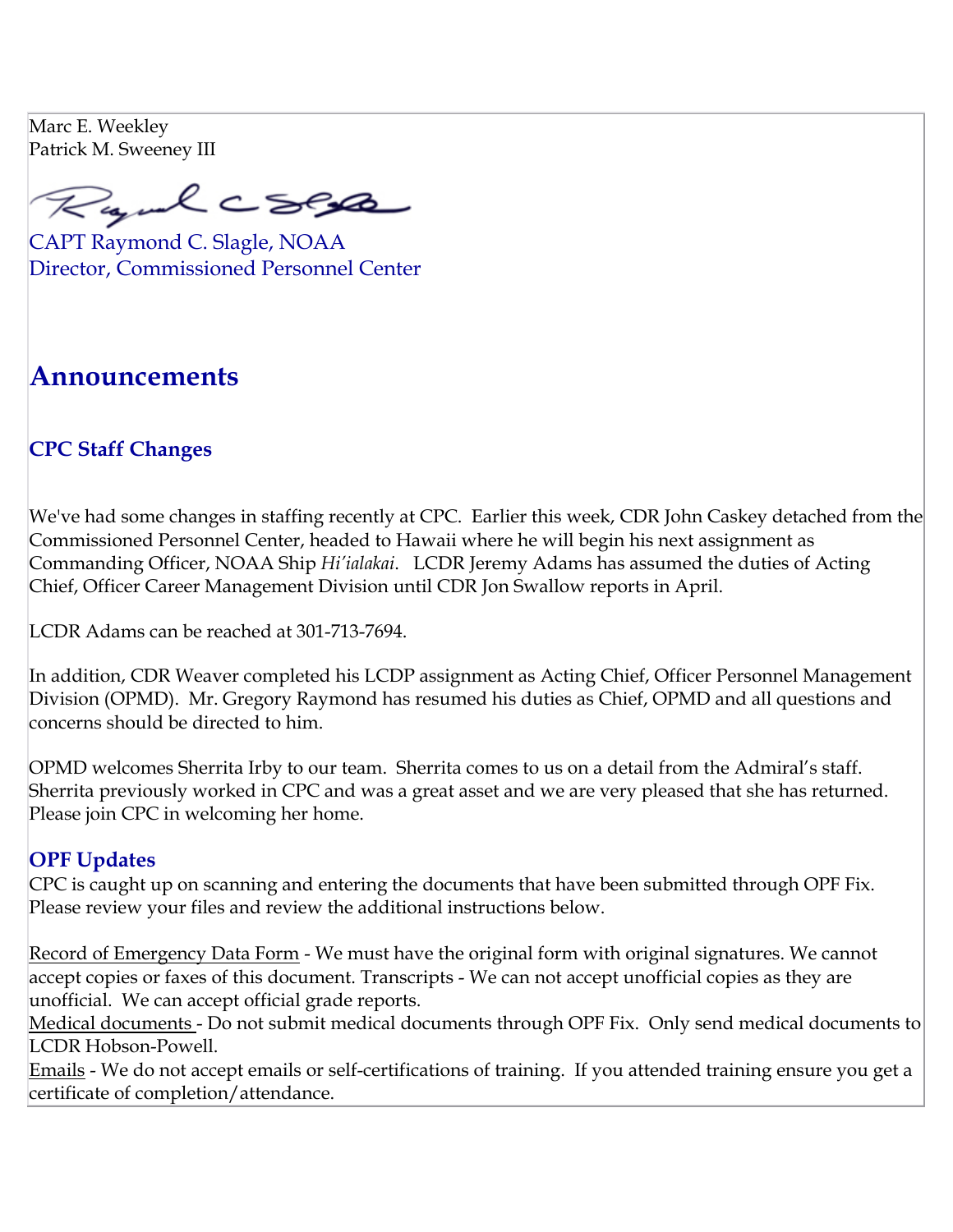## **Power Outage and IT System Shutdown January 30 to February 1, 2009**

Due to building manager electrical equipment upgrades, all electronic equipment will be secured from 1700 Jan 30 to 0800 Feb 02 (EST). This means that CPC's OPF Online will not be available during this time.

# **Washington, DC Association of Commissioned Officers Meeting**

The Washington, D.C., Chapter of the ACO will hold a general membership meeting over lunch in the OMAO Large Conference Room from 11:30 a.m. - 1:30 p.m. on Tuesday, Feb. 10th. All D.C. Area officers are requested to attend. We will discuss planning for the NOAA Corps 92nd Anniversary Dinner (tentatively set for Saturday, May 16) and ACO activities / business. Pizza will be provided. For further information, please contact [LT Paul Kemp](mailto:paul.w.kemp@noaa.gov) at 301-326-1465, ext. 126.

# **New Travel Card**

Many officers have not received the new government travel card from JP Morgan Case. NOAA's Organization Program Coordinator has provided the following instruction for former Citibank cardholder to obtain the new card.

**Step 1:** Complete the JPMC Travel Card Application:

[http://www.corporateservices.noaa.gov/~finance/JPMC.CiticardholderrequestJPMCtravelcard.doc](http://www.corporateservices.noaa.gov/%7Efinance/JPMC.CiticardholderrequestJPMCtravelcard.doc) Fill out "Cardholder Information Required" section only, which includes the following data fields: **Name**

**Home Mailing Address Home and Work Phone Numbers E-Mail address Security Identifier (social security number) Unique Date (Birth date) Unique Passphrase (mother's maiden name)**

Upon completion of the "Cardholder Information Required" section, print, date and sign the application.

**Step 2:** Submit the completed JPMC Travel Card Application to your servicing Agency Organization Program Coordinator (AOPC) for processing:

#### **All Line and Staff Offices, other than NMFS and NWS**

Elissa Kelsey/ [Elissa.M.Kelsey@noaa.gov](mailto:Elissa.M.Kelsey@noaa.gov) phone: (301) 444-2107; fax (301) 413-3066 (secure fax machine) **NMFS employees**

Marlena Bowman/ [Marlena.Bowman@noaa.gov](mailto:Marlena.Bowman@noaa.gov) phone: (301) 713-1364 x194; fax (301) 713-2258

backup - Annette Stern/ [Annette.R.Stern@noaa.gov](mailto:Annette.R.Stern@noaa.gov) phone: (301) 713-2259 x119

#### **NWS employees**

Yvette Garnett-Singleton/Yvette [Garnett-Singleton@noaa.gov](mailto:Garnett-Singleton@noaa.gov) phone: (301) 713-0420 x123, fax (301) 608-0850;

backup - Janice Evans/ [Janice.Evans@noaa.gov](mailto:Janice.Evans@noaa.gov) phone: (301) 713-0420 x104.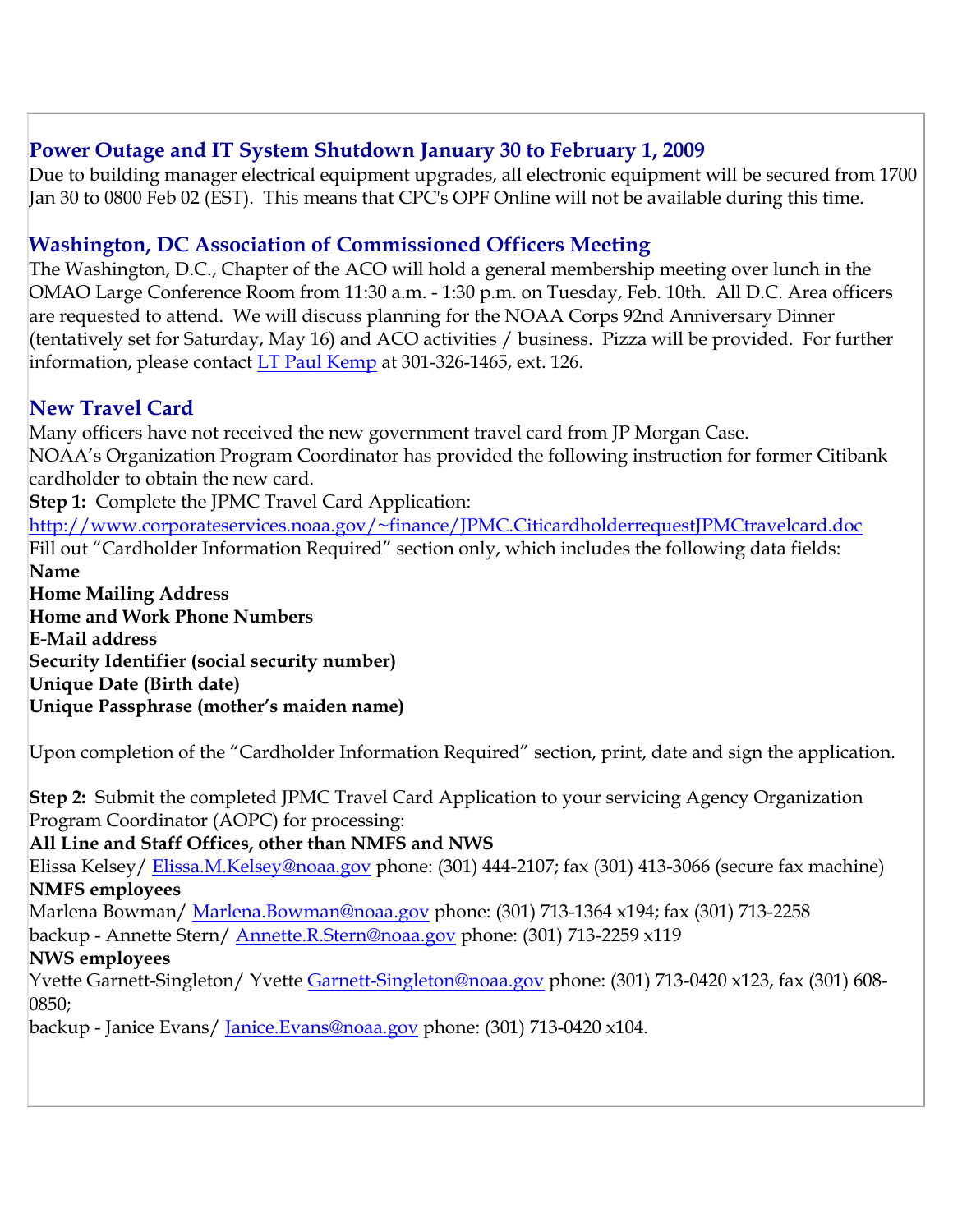## **Assignment Opportunity - Marine Science Officer, USCGC** *Healy*

Interested in seeing polar ice before it's gone? Want to represent the NOAA Corps aboard the nation's premier ice breaker while serving with the USCG? Looking to gain experience managing and leading a division of approximately 5-6 persons with oversight and coordination responsibilities for a scientific party of up to 50 people? If so, the Marine Science Officer, USCGC *Healy* billet is for you. Interested officers are encouraged to view the billet description at:

<http://www.corpscpc.noaa.gov/careermgmt/pdf/billets/0330.pdf>and/or contact the Assignment Coordinator (LCDR Adams) or the USCG Liaison (CDR Wingrove) for additional details. Officers in the grade of Lieutenant are preferred, however exceptional Lieutenants (junior grade) may be considered for this opportunity. A special Officer Assignment Board will be held March 11, 2009 to identify the best candidate. This assignment needs to be filled on or about December 2009/January 2010.

Letters of reference, resume/CV, and a memorandum from candidates which completes the following statements: "I want to be the next MSO, USCGC *Healy* because..."; and/or, "I am uniquely qualified to serve as the next MSO, USCGC *Healy* because"; and/or "I have demonstrated the potential to be successful as the next MSO, USCGC *Healy* because..." are encouraged. The selected officer will be expected to augment aboard the USCGC *Healy* prior to permanent assignment aboard the ship.

 $\overline{\phantom{a}}$  , and the contribution of the contribution of the contribution of the contribution of the contribution of the contribution of the contribution of the contribution of the contribution of the contribution of the

### **Approved Retirements/Resignations/Separations**

The following officers have approved retirements, resignations, or separations. Be sure to thank them for their service to NOAA and nation and wish them the best the next time you see these officers!

| CAPT Stephen A. Kozak   | April 1, 2009   |
|-------------------------|-----------------|
| LT Brian R. Wagonseller | May 1, 2009     |
| CAPT Emily B. Christman | June 1, 2009    |
| CDR James D. Rathbun    | June 1, 2009    |
| CAPT Sean R. White      | July 1, 2009    |
| CAPT Steven R. Barnum   | January 1, 2010 |
| LT Silas M. Ayers       | January 1, 2010 |

# **On the Horizon**

| January 14-February 6,<br>2009 | B School, Session B (includes travel dates)                  |
|--------------------------------|--------------------------------------------------------------|
|                                |                                                              |
| February 1-4, 2009             | ROA Mid-Winter Conference                                    |
| February 24-27, 2009           | Small Boat Program Training: Inspection and Troubleshooting, |
|                                | Mississippi                                                  |
| March 2-5, 2009                | <b>Promotion Boards</b>                                      |